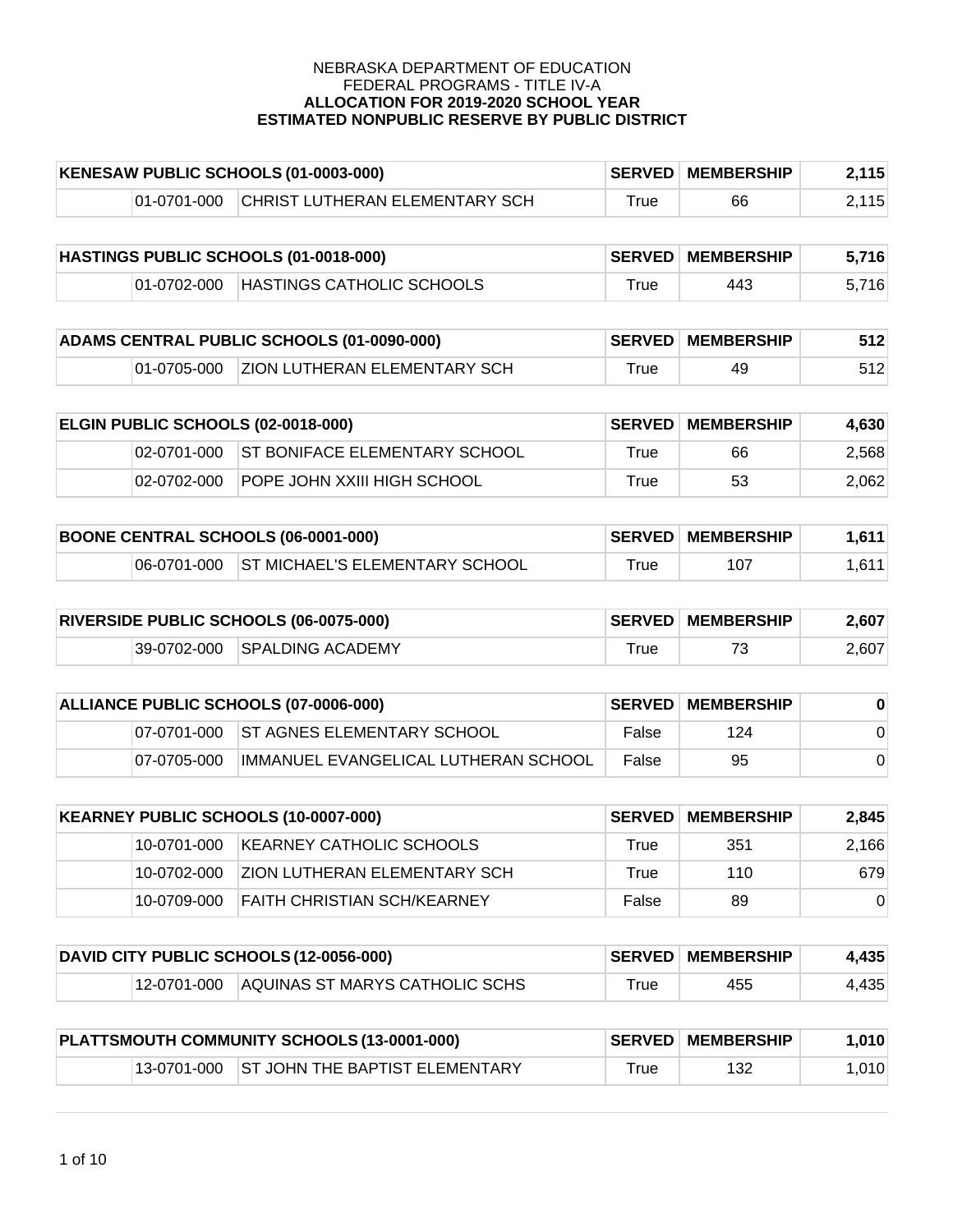| HARTINGTON NEWCASTLE PUBLIC SCHOOLS (14-0008-000) |             | <b>SERVED</b>                         | <b>MEMBERSHIP</b> | 3,288 |          |
|---------------------------------------------------|-------------|---------------------------------------|-------------------|-------|----------|
|                                                   | 14-0701-000 | <b>HOLY TRINITY ELEMENTARY SCHOOL</b> | True              | 153   | 3,012    |
|                                                   | 14-0702-000 | ICEDAR CATHOLIC HIGH SCHOOL           | False             | 180   | $\Omega$ |
|                                                   | 14-0703-000 | WEST CATHOLIC ELEMENTARY SCH          | True              | 14    | 276      |

| WYNOT PUBLIC SCHOOLS (14-0101-000) |  |                                          | <b>SERVED MEMBERSHIP</b> |    |  |
|------------------------------------|--|------------------------------------------|--------------------------|----|--|
|                                    |  | 14-0704-000 EAST CATHOLIC ELEMENTARY SCH | False                    | 43 |  |

| VALENTINE COMMUNITY SCHOOLS (16-0006-000) |  |                                          | <b>SERVED MEMBERSHIP</b> |    |  |
|-------------------------------------------|--|------------------------------------------|--------------------------|----|--|
|                                           |  | 16-0701-000 ZION LUTHERAN ELEMENTARY SCH | False                    | 25 |  |

| SUTTON PUBLIC SCHOOLS (18-0002-000) |  |                                     | <b>SERVED MEMBERSHIP</b> |  |  |
|-------------------------------------|--|-------------------------------------|--------------------------|--|--|
|                                     |  | 18-0701-000 SUTTON CHRISTIAN SCHOOL | False                    |  |  |

| CLARKSON PUBLIC SCHOOLS (19-0058-000) |  |                                            | <b>SERVED MEMBERSHIP</b> | 962 |     |
|---------------------------------------|--|--------------------------------------------|--------------------------|-----|-----|
|                                       |  | 19-0703-000 ST JOHN NEUMANN ELEMENTARY SCH | $\mathsf{true}$          | 20  | 962 |

| HOWELLS-DODGE CONSOLIDATED SCHOOLS (19-0070-000) |             |                                   | <b>SERVED MEMBERSHIP</b> | 2.492 |       |
|--------------------------------------------------|-------------|-----------------------------------|--------------------------|-------|-------|
|                                                  | 19-0704-000 | HOWELLS COMMUNITY CATHOLIC SCHOOL | True                     | 45    | 1.438 |
|                                                  | 27-0704-000 | <b>ST WENCESLAUS ELEM SCHOOL</b>  | True                     | 33    | 1.054 |

| <b>WEST POINT PUBLIC SCHOOLS (20-0001-000)</b> |             |                                                     | <b>SERVED MEMBERSHIP</b> | 1.064 |          |
|------------------------------------------------|-------------|-----------------------------------------------------|--------------------------|-------|----------|
|                                                |             | 20-0703-000 ST PAUL LUTHERAN ELEM SCHOOL            | True                     | 82    | 1.064    |
|                                                | 20-0710-000 | IGUARDIAN ANGELS CENTRAL CATHOLIC<br><b>SCHOOLS</b> | False                    | 359   | $\Omega$ |

| SO SIOUX CITY COMMUNITY SCHS (22-0011-000) |  |                                          | <b>SERVED MEMBERSHIP</b> | 2.618 |       |
|--------------------------------------------|--|------------------------------------------|--------------------------|-------|-------|
|                                            |  | 22-0701-000 ST MICHAEL ELEMENTARY SCHOOL | ⊤rue                     | 155   | 2,618 |

| CHADRON PUBLIC SCHOOLS (23-0002-000) |              |                                     | <b>SERVED MEMBERSHIP</b> | $\bf{0}$ |          |
|--------------------------------------|--------------|-------------------------------------|--------------------------|----------|----------|
|                                      | 23-0701-000  | <b>PRAIRIE VIEW S D A SCHOOL</b>    | False                    |          | $\Omega$ |
|                                      | 23-0704-000  | <b>TRUNK BUTTE CHRISTIAN SCHOOL</b> | False                    | 3        | $\Omega$ |
|                                      | 23-0705-000  | <b>COLLEGE HEIGHTS ACADEMY</b>      | False                    | 9        | $\Omega$ |
|                                      | 123-0706-000 | GREAT FOUNDATIONS CHRISTIAN SCHOOL  | False                    | 13       | $\Omega$ |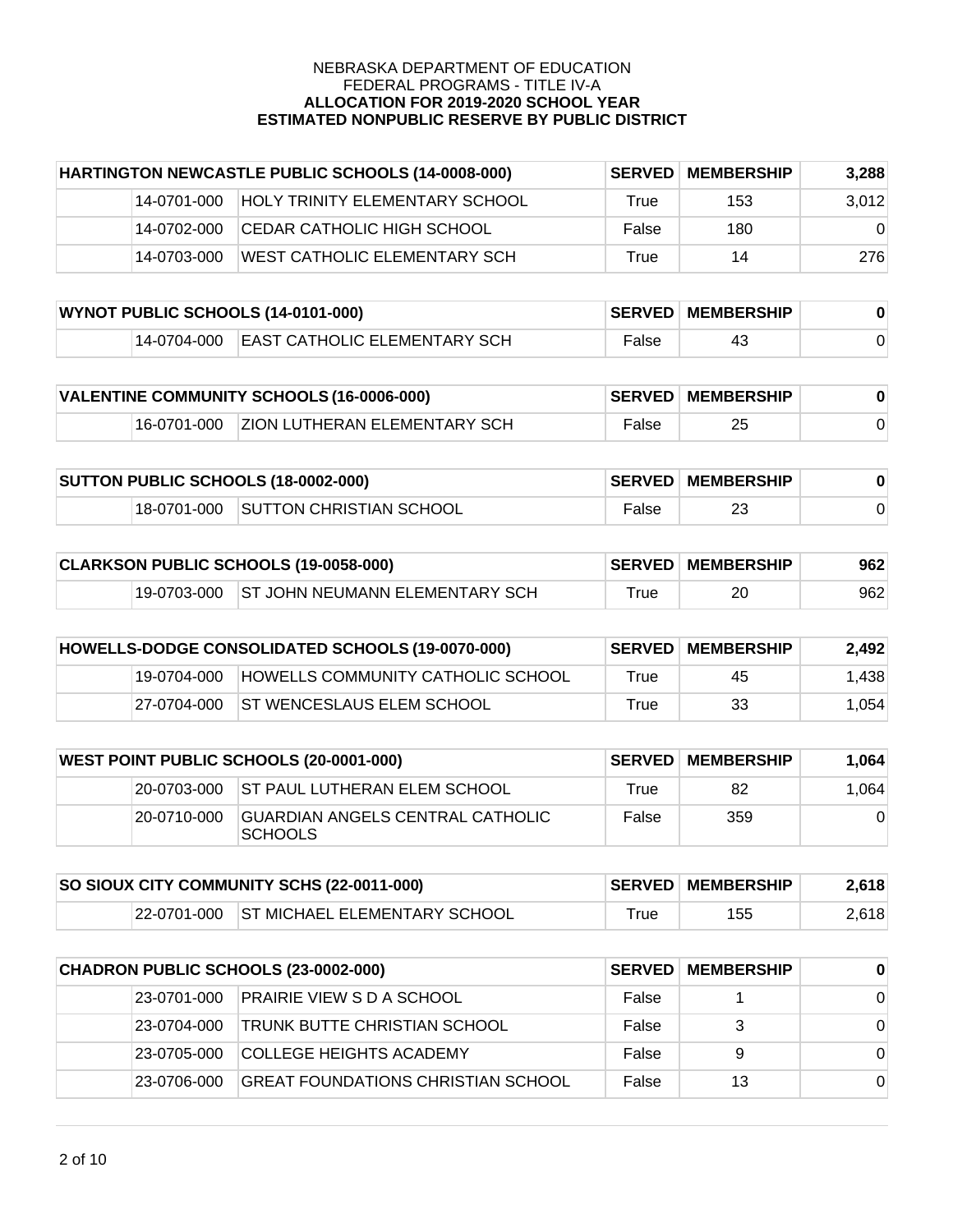| FREMONT PUBLIC SCHOOLS (27-0001-000) |             | <b>SERVED</b>                        | <b>MEMBERSHIP</b> | 5.875 |       |
|--------------------------------------|-------------|--------------------------------------|-------------------|-------|-------|
|                                      | 27-0701-000 | ARCHBISHOP BERGAN SCHOOL             | True              | 177   | 1.854 |
|                                      | 27-0702-000 | <b>TRINITY LUTHERAN ELEM SCHOOLS</b> | True              | 134   | 1.403 |
|                                      | 27-0706-000 | <b>ARCHBISHOP BERGAN ELEMENTARY</b>  | True              | 250   | 2.618 |

| OMAHA PUBLIC SCHOOLS (28-0001-000) |                                       | <b>SERVED</b> | <b>MEMBERSHIP</b> | 247,104   |
|------------------------------------|---------------------------------------|---------------|-------------------|-----------|
| 28-0702-000                        | <b>JESUIT ACADEMY</b>                 | True          | 77                | 2,049     |
| 28-0706-000                        | <b>BROWNELL TALBOT SCHOOLS</b>        | <b>True</b>   | 391               | 10,406    |
| 28-0707-000                        | PHOENIX ACADEMY DAY SCHOOL            | True          | 104               | 2,768     |
| 28-0709-000                        | ALL SAINTS CATHOLIC SCHOOL            | <b>True</b>   | 147               | 3,912     |
| 28-0716-000                        | <b>DUCHESNE ACADEMY</b>               | <b>True</b>   | 330               | 8,782     |
| 28-0718-000                        | <b>GETHSEMANE LUTHERAN ELEMENTARY</b> | <b>True</b>   | 83                | 2,209     |
| 28-0719-000                        | <b>GOOD SHEPHERD ELEMENTARY SCH</b>   | <b>True</b>   | 65                | 1,730     |
| 28-0720-000                        | HOLY CROSS CATHOLIC SCHOOL            | <b>True</b>   | 349               | 9,288     |
| 28-0722-000                        | HOLY NAME ELEMENTARY SCHOOL           | <b>True</b>   | 222               | 5,908     |
| 28-0725-000                        | MADONNA SCHOOL                        | <b>True</b>   | 37                | 985       |
| 28-0726-000                        | <b>MARIAN HIGH SCHOOL</b>             | <b>True</b>   | 703               | 18,709    |
| 28-0729-000                        | ST VINCENT DE PAUL ELEMENTARY         | <b>True</b>   | 767               | 20,412    |
| 28-0730-000                        | MERCY HIGH SCHOOL                     | <b>True</b>   | 363               | 9,661     |
| 28-0731-000                        | MONTESSORI EDUCATIONAL CNTRS          | False         | 6                 | $\pmb{0}$ |
| 28-0736-000                        | OUR LADY OF LOURDES ELEM SCH          | <b>True</b>   | 281               | 7,478     |
| 28-0737-000                        | MONTESSORI LEARN CTR OF DUNDEE        | False         | $\mathbf 0$       | $\pmb{0}$ |
| 28-0740-000                        | RONCALLI CATHOLIC HIGH SCHOOL         | <b>True</b>   | 376               | 10,007    |
| 28-0741-000                        | SACRED HEART ELEMENTARY SCHOOL        | <b>True</b>   | 147               | 3,912     |
| 28-0746-000                        | ST BERNARD ELEMENTARY SCHOOL          | <b>True</b>   | 143               | 3,806     |
| 28-0748-000                        | <b>ST CECILIA CATHEDRAL SCHOOL</b>    | <b>True</b>   | 307               | 8,170     |
| 28-0752-000                        | <b>ST JAMES-SETON ELEMENTARY SCH</b>  | True          | 434               | 11,550    |
| 28-0754-000                        | CONCORDIA LUTHERAN SCHOOLS OF OMAHA   | True          | 543               | 14,451    |
| 28-0755-000                        | ST MARGARET MARY ELEM SCHOOL          | <b>True</b>   | 554               | 14,744    |
| 28-0759-000                        | STS PETER & PAUL ELEM SCHOOL          | <b>True</b>   | 274               | 7,292     |
| 28-0760-000                        | ST PHILIP NERI ELEM SCHOOL            | True          | 129               | 3,433     |
| 28-0763-000                        | ST ROBERT BELLARMINE ELEM             | <b>True</b>   | 519               | 13,812    |
| 28-0765-000                        | ST THOMAS MORE ELEM SCHOOL            | <b>True</b>   | 350               | 9,315     |
| 28-0767-000                        | OMAHA CHRISTIAN ACADEMY               | <b>True</b>   | 244               | 6,494     |
| 28-0775-000                        | NELSON MANDELA ELEMENTARY             | <b>True</b>   | 226               | 6,015     |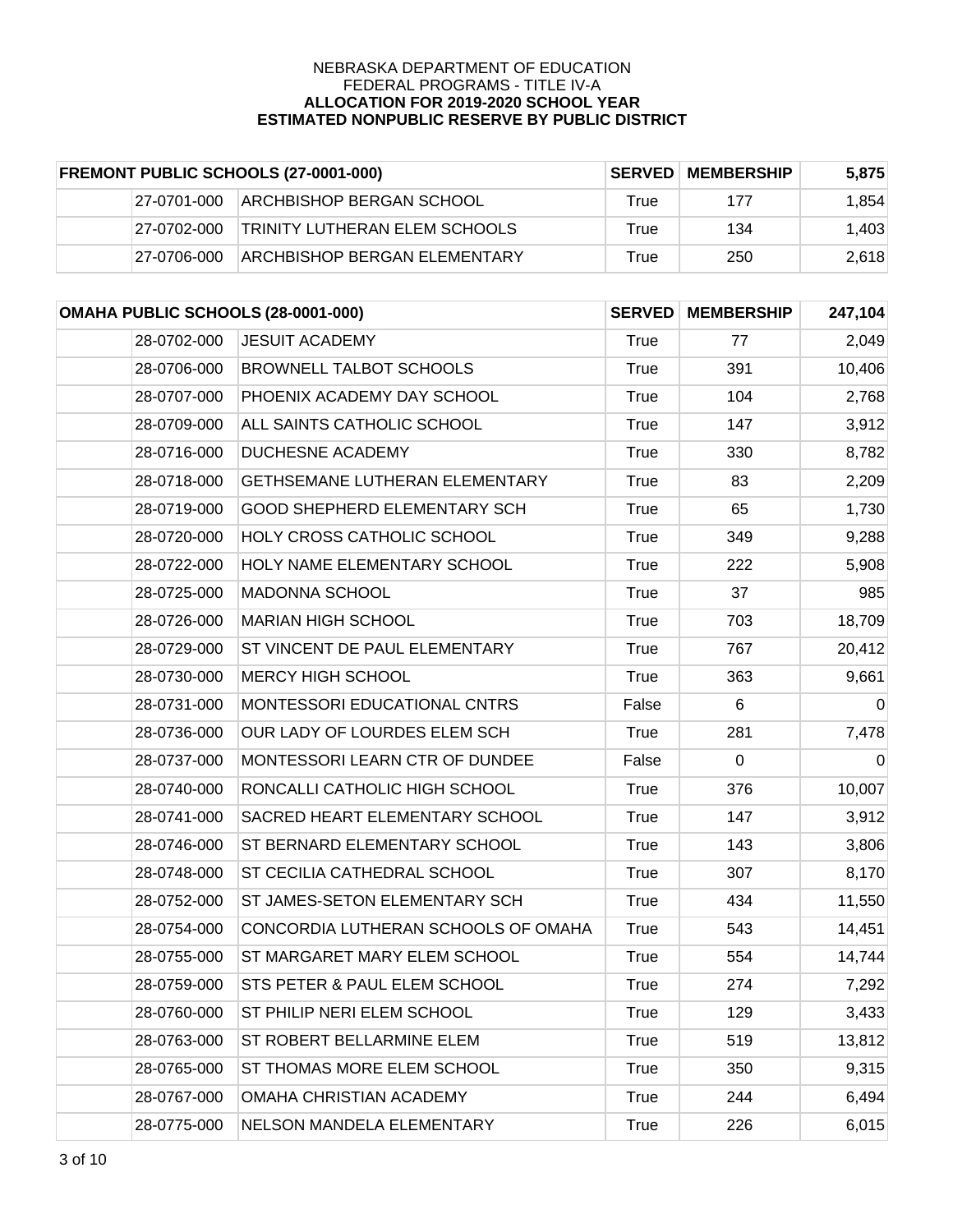| 28-0776-000 | <b>FRIEDEL JEWISH ACADEMY</b>       | True | 46  | 1,224  |
|-------------|-------------------------------------|------|-----|--------|
| 28-0790-000 | MONTESSORI PARENT'S CO-OP           | True | 20  | 532    |
| 28-0796-000 | OMAHA STREET SCHOOL                 | True | 28  | 745    |
| 77-0702-000 | <b>ST BERNADETTE ELEMENTARY SCH</b> | True | 234 | 6,227  |
| 77-0703-000 | DANIEL J GROSS CATHOLIC HIGH        | True | 409 | 10,885 |
| 77-0713-000 | CORNERSTONE CHRISTIAN SCHOOLS       | True | 383 | 10,193 |

| ELKHORN PUBLIC SCHOOLS (28-0010-000) |             | <b>SERVED</b>                         | <b>MEMBERSHIP</b> | 913 |     |
|--------------------------------------|-------------|---------------------------------------|-------------------|-----|-----|
|                                      | 28-0723-000 | <b>ST PATRICK'S CATHOLIC SCHOOL</b>   | True              | 697 | 668 |
|                                      | 28-0733-000 | MT MICHAEL BENEDICTINE H S            | True              | 237 | 227 |
|                                      | 28-0766-000 | ALLELUIA! KINDERGARTEN AND PRESCHOOLS | True              | 6   | -6  |
|                                      | 28-0782-000 | LA BELLA VITA MONTESSORI SCHOOL, LLC  | True              | 12  | 12  |

| MILLARD PUBLIC SCHOOLS (28-0017-000) |             | <b>SERVED</b>                       | <b>MEMBERSHIP</b> | 13.276 |       |
|--------------------------------------|-------------|-------------------------------------|-------------------|--------|-------|
|                                      | 28-0703-000 | <b>BOYS TOWN SCHOOLS</b>            | True              | 298    | 1,444 |
|                                      | 28-0708-000 | <b>ST STEPHEN THE MARTYR SCHOOL</b> | True              | 622    | 3,015 |
|                                      | 28-0749-000 | ISKUTT CATHOLIC HIGH SCHOOL         | True              | 735    | 3,563 |
|                                      | 28-0780-000 | <b>LIFEGATE CHRISTIAN SCHOOL</b>    | True              | 333    | 1,614 |
|                                      | 28-0791-000 | <b>ST WENCESLAUS SCHOOL</b>         | True              | 751    | 3,640 |

| <b>RALSTON PUBLIC SCHOOLS (28-0054-000)</b> |  |                                         | <b>SERVED MEMBERSHIP</b> | 3,340 |       |
|---------------------------------------------|--|-----------------------------------------|--------------------------|-------|-------|
|                                             |  | 28-0751-000 ST GERALD ELEMENTARY SCHOOL | ⊤rue                     | 351   | 3,340 |

| BENNINGTON PUBLIC SCHOOLS (28-0059-000) |  |                                   | <b>SERVED MEMBERSHIP</b> |  |  |
|-----------------------------------------|--|-----------------------------------|--------------------------|--|--|
|                                         |  | 28-0768-000 LEGACY PRIMARY SCHOOL | False                    |  |  |

| <b>WESTSIDE COMMUNITY SCHOOLS (28-0066-000)</b> |             | <b>SERVED</b>                        | <b>MEMBERSHIP</b> | 10,551 |          |
|-------------------------------------------------|-------------|--------------------------------------|-------------------|--------|----------|
|                                                 | 28-0711-000 | <b>CHILDREN'S ROOM</b>               | True              | 71     | 286      |
|                                                 | 28-0712-000 | CHRIST THE KING CATHOLIC SCH         | True              | 340    | 1,368    |
|                                                 | 28-0713-000 | <b>CREIGHTON PREPARATORY SCHOOL</b>  | True              | 1014   | 4,078    |
|                                                 | 28-0727-000 | <b>MARY OUR QUEEN ELEM SCHOOL</b>    | True              | 500    | 2,011    |
|                                                 | 28-0728-000 | OMAHA MEMORIAL SCHOOL OF S D A       | False             | 35     | $\Omega$ |
|                                                 | 28-0753-000 | ST JOAN OF ARC ELEMENTARY SCH        | True              | 86     | 346      |
|                                                 | 28-0761-000 | <b>ST PIUS X / ST LEO ELEMENTARY</b> | True              | 612    | 2,462    |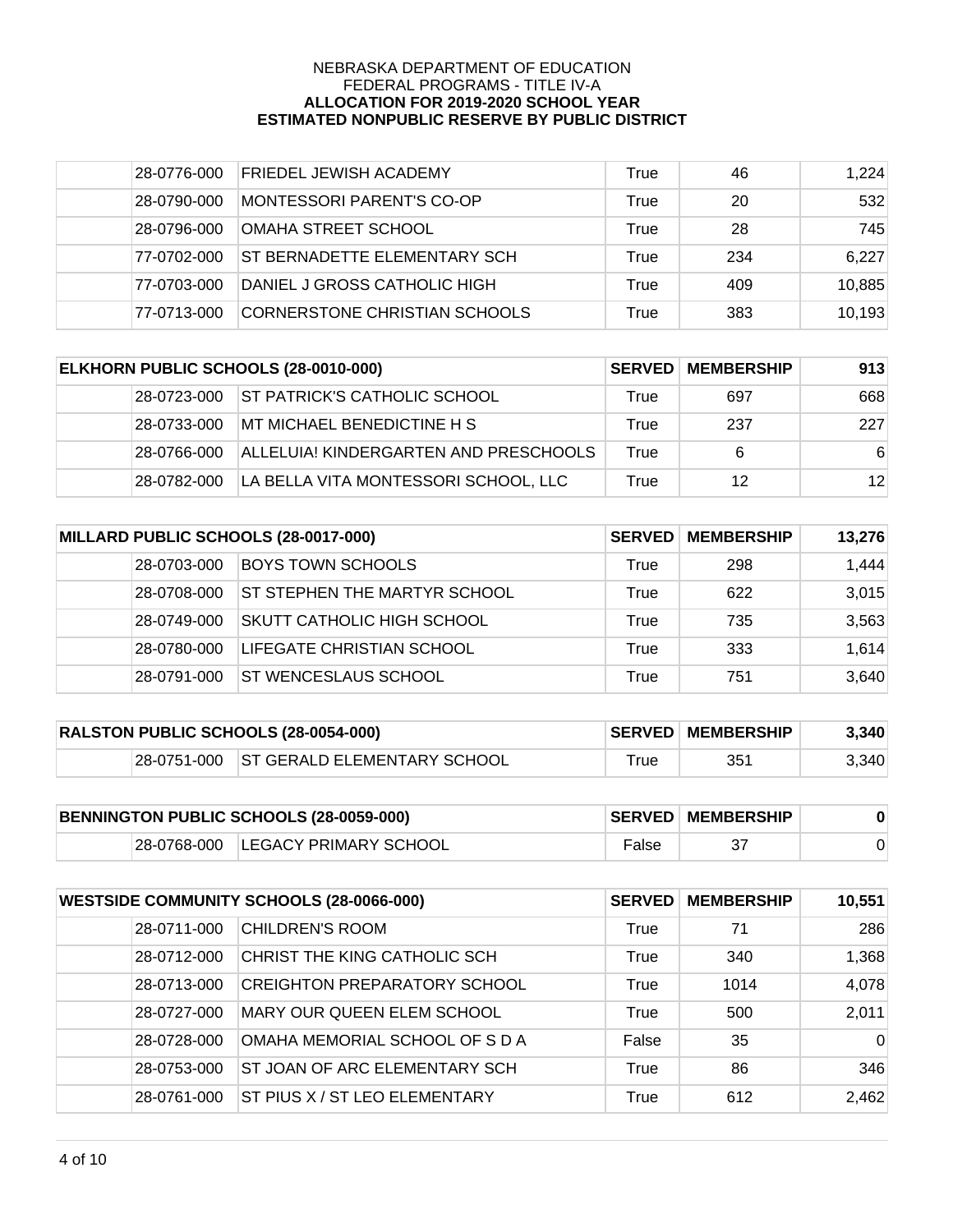|             | BEATRICE PUBLIC SCHOOLS (34-0015-000)   |       | <b>SERVED MEMBERSHIP</b> |  |
|-------------|-----------------------------------------|-------|--------------------------|--|
|             | 34-0701-000 ST JOSEPH ELEMENTARY SCHOOL | False | 59                       |  |
| 34-0702-000 | <b>IST PAUL'S LUTHERAN ELEM SCHOOL</b>  | False | 80                       |  |

| <b>GRAND ISLAND PUBLIC SCHOOLS (40-0002-000)</b> |             | <b>SERVED</b>                        | <b>MEMBERSHIP</b> | 4,864 |          |
|--------------------------------------------------|-------------|--------------------------------------|-------------------|-------|----------|
|                                                  | 40-0701-000 | CENTRAL CATHOLIC SCHOOLS             | True              | 275   | 4,029    |
|                                                  | 40-0704-000 | TRINITY LUTHERAN ELEM SCHOOL         | False             | 141   | $\Omega$ |
|                                                  | 40-0705-000 | PLATTE VALLEY SDA ELEMENTARY SCHOOL  | False             | 12    | $\Omega$ |
|                                                  | 40-0708-000 | <b>GRAND ISLAND CHRISTIAN SCHOOL</b> | False             | 15    | $\Omega$ |
|                                                  | 40-0711-000 | HEARTLAND LUTHERAN HIGH SCHOOL       | True              | 57    | 835      |

| HAMPTON PUBLIC SCHOOL (41-0091-000) |             |                                     | <b>SERVED MEMBERSHIP</b> | .628 |       |
|-------------------------------------|-------------|-------------------------------------|--------------------------|------|-------|
|                                     | 41-0702-000 | <b>HAMPTON LUTHERAN ELEM SCHOOL</b> | $r$ rue                  | 28   | 1.628 |

| O'NEILL PUBLIC SCHOOLS (45-0007-000) |  |                               | <b>SERVED MEMBERSHIP</b> | 2.004 |       |
|--------------------------------------|--|-------------------------------|--------------------------|-------|-------|
|                                      |  | 45-0701-000 ST MARY'S SCHOOLS | ⊤rue                     | 192   | 2,004 |

| <b>WEST HOLT PUBLIC SCHOOLS (45-0239-000)</b> |  |                                           | <b>SERVED MEMBERSHIP</b> |    |  |
|-----------------------------------------------|--|-------------------------------------------|--------------------------|----|--|
|                                               |  | 45-0703-000 ST JOSEPH'S ELEMENTARY SCHOOL | False                    | 38 |  |

| CENTURA PUBLIC SCHOOLS (47-0100-000) |             |                                | <b>SERVED MEMBERSHIP</b> |  |  |
|--------------------------------------|-------------|--------------------------------|--------------------------|--|--|
|                                      | 40-0707-000 | NEW HOPE CHRISTIAN ELEM SCHOOL | False                    |  |  |

| <b>TRI COUNTY PUBLIC SCHOOLS (48-0300-000)</b> |  |                                            | <b>SERVED MEMBERSHIP</b> | 1,361 |       |
|------------------------------------------------|--|--------------------------------------------|--------------------------|-------|-------|
|                                                |  | 48-0702-000 ST PAUL'S LUTHERAN ELEM SCHOOL | ™rue                     | 60    | 1.361 |

| JOHNSON CO CENTRAL PUBLIC SCHS (49-0050-000) |  |                                         | <b>SERVED MEMBERSHIP</b> | 266 |     |
|----------------------------------------------|--|-----------------------------------------|--------------------------|-----|-----|
|                                              |  | 49-0702-000 ST ANDREW ELEMENTARY SCHOOL | $\tau$ rue               | 13  | 266 |

| OGALLALA PUBLIC SCHOOLS (51-0001-000) |             | <b>SERVED</b>                   | <b>MEMBERSHIP</b> | 668 |     |
|---------------------------------------|-------------|---------------------------------|-------------------|-----|-----|
|                                       | 51-0701-000 | IST LUKE ELEMENTARY SCHOOL      | True              | 32  | 345 |
|                                       | 51-0702-000 | IST PAUL'S LUTHERAN ELEM SCHOOL | True              | 30  | 323 |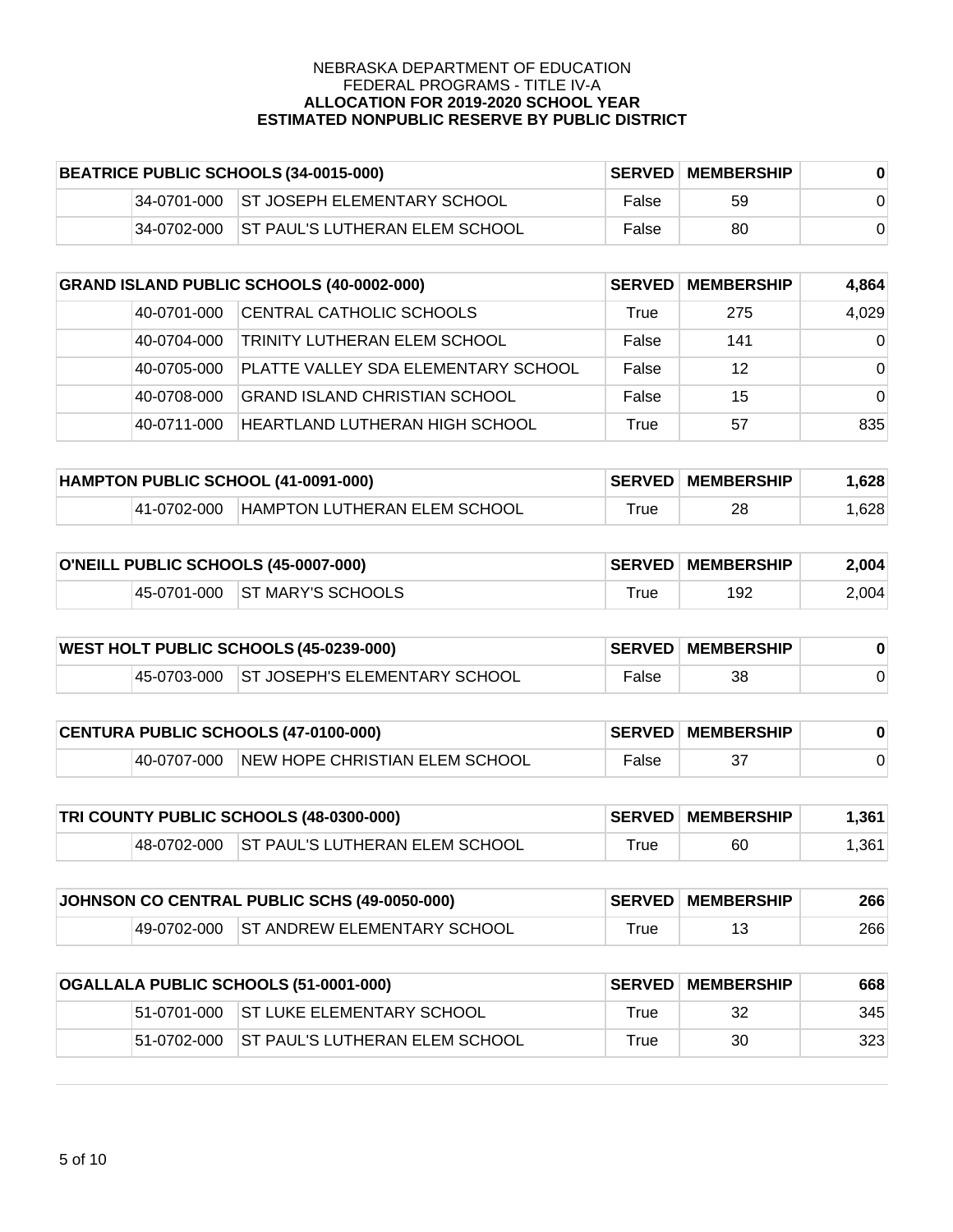| <b>CREIGHTON COMMUNITY PUBLIC SCHOOLS (54-0013-000)</b> |  |                                         | <b>SERVED MEMBERSHIP</b> |  |  |
|---------------------------------------------------------|--|-----------------------------------------|--------------------------|--|--|
|                                                         |  | 54-0701-000 ST LUDGER ELEMENTARY SCHOOL | False                    |  |  |

| <b>CROFTON COMMUNITY SCHOOLS (54-0096-000)</b> |  |                                         | <b>SERVED MEMBERSHIP</b> | 2.377 |       |
|------------------------------------------------|--|-----------------------------------------|--------------------------|-------|-------|
|                                                |  | 54-0702-000 ST ROSE OF LIMA ELEM SCHOOL | $\tau$ rue               |       | 2,377 |

|             | LINCOLN PUBLIC SCHOOLS (55-0001-000)             |             | <b>SERVED</b><br><b>MEMBERSHIP</b> | 62,595         |
|-------------|--------------------------------------------------|-------------|------------------------------------|----------------|
| 55-0701-000 | BLESSED SACRAMENT CATHOLIC ELEM<br><b>SCHOOL</b> | True        | 151                                | 1,685          |
| 55-0702-000 | MESSIAH LUTHERAN ELEMENTARY SCHOOL               | False       | 135                                | $\overline{0}$ |
| 55-0703-000 | CATHEDRAL OF RISEN CHRIST ELEM                   | True        | 328                                | 3,660          |
| 55-0704-000 | LINCOLN CHRISTIAN SCHOOLS                        | <b>True</b> | 622                                | 6,940          |
| 55-0706-000 | LINCOLN LUTHERAN MS/SR HIGH                      | True        | 327                                | 3,649          |
| 55-0707-000 | PIUS X HIGH SCHOOL                               | <b>True</b> | 1211                               | 13,512         |
| 55-0708-000 | SACRED HEART ELEM SCHOOL                         | False       | 138                                | $\Omega$       |
| 55-0709-000 | <b>COLLEGE VIEW ACADEMY</b>                      | True        | 238                                | 2,656          |
| 55-0711-000 | <b>GEORGE STONE ELEMENTARY S D A</b>             | <b>True</b> | 22                                 | 245            |
| 55-0712-000 | ST JOHN'S ELEMENTARY SCHOOL                      | True        | 349                                | 3,894          |
| 55-0713-000 | ST MARK ELEMENTARY SCHOOL                        | True        | 45                                 | 502            |
| 55-0714-000 | ST MARY'S ELEMENTARY SCHOOL                      | False       | 126                                | 0              |
| 55-0715-000 | ST PATRICK CATHOLIC SCHOOL                       | True        | 139                                | 1,551          |
| 55-0716-000 | ST TERESA ELEMENTARY SCHOOL                      | <b>True</b> | 229                                | 2,555          |
| 55-0717-000 | TRINITY LUTHERAN ELEM SCHOOL                     | False       | 65                                 | $\Omega$       |
| 55-0719-000 | ST JOSEPH'S CATHOLIC SCHOOL                      | True        | 453                                | 5,054          |
| 55-0728-000 | <b>FAITH LUTHERAN SCHOOL</b>                     | <b>True</b> | 114                                | 1,272          |
| 55-0734-000 | TRINITY KINDERGARTEN PROGRAM                     | False       | 14                                 | $\Omega$       |
| 55-0745-000 | <b>CHILDREN'S CIRCLE MONTESSORI</b>              | False       | $\overline{7}$                     | $\Omega$       |
| 55-0753-000 | ST PETER'S CATHOLIC SCHOOL                       | <b>True</b> | 373                                | 4,162          |
| 55-0754-000 | CHILD VIEW MONTESSORI                            | False       | 8                                  | $\Omega$       |
| 55-0755-000 | PARKVIEW CHRISTIAN SCHOOLS                       | <b>True</b> | 120                                | 1,339          |
| 55-0758-000 | NORTH AMERICAN MARTYRS SCHOOL                    | True        | 502                                | 5,601          |
| 55-0762-000 | GOOD SHEPHERD LUTHERAN SCHOOL                    | False       | 14                                 | $\Omega$       |
| 55-0764-000 | CHRIST ELEMENTARY SCHOOL                         | <b>True</b> | 134                                | 1,495          |
| 55-0766-000 | ST MICHAEL CATHOLIC SCHOOL                       | <b>True</b> | 253                                | 2,823          |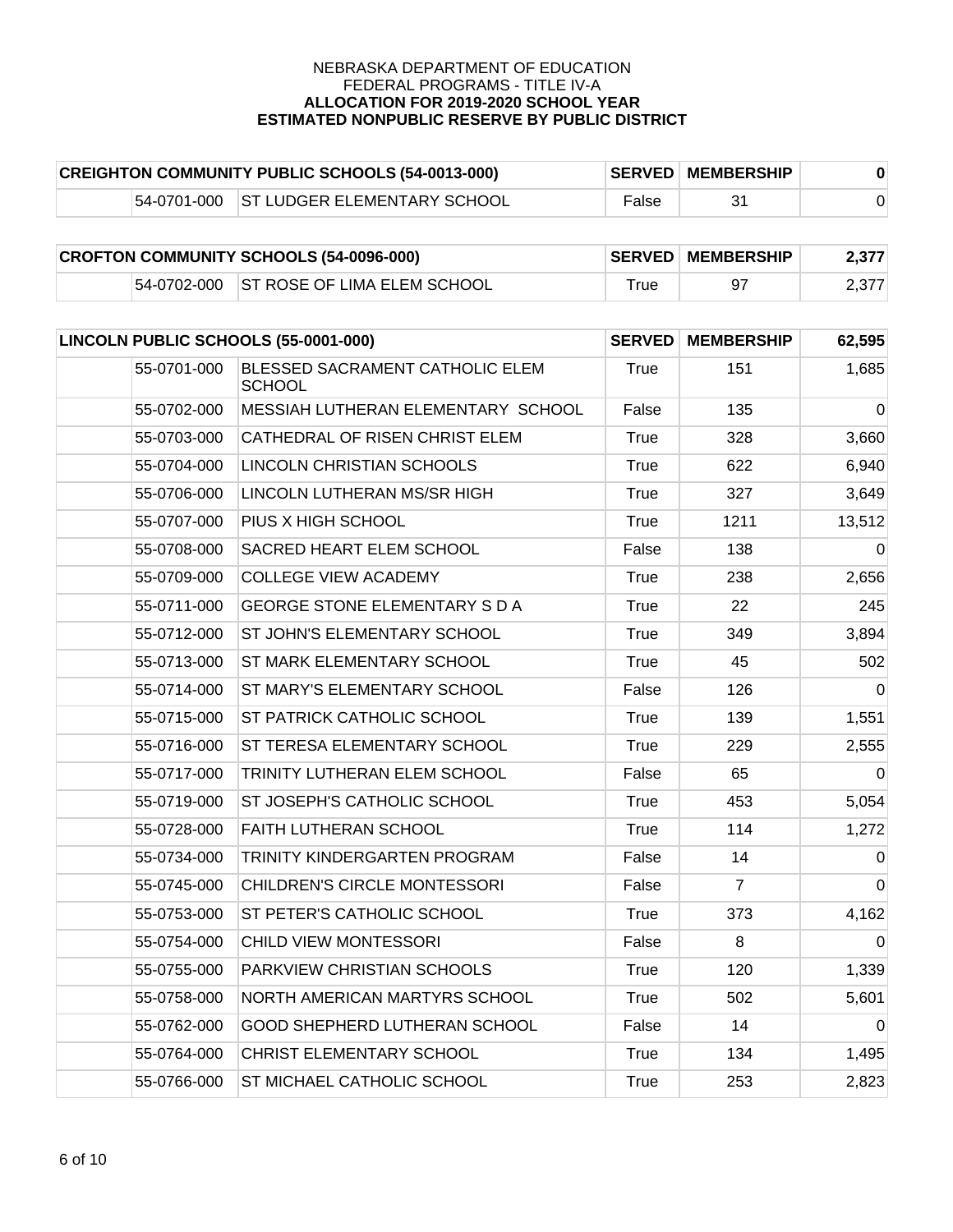| <b>WAVERLY SCHOOL DISTRICT 145(55-0145-000)</b> |  |                                | <b>SERVED MEMBERSHIP</b> |  |  |
|-------------------------------------------------|--|--------------------------------|--------------------------|--|--|
|                                                 |  | 55-0720-000 VILLA MARIE SCHOOL | False                    |  |  |

| <b>NORRIS SCHOOL DIST 160 (55-0160-000)</b> |             |                                          | <b>SERVED MEMBERSHIP</b> |    |  |
|---------------------------------------------|-------------|------------------------------------------|--------------------------|----|--|
|                                             |             | 55-0743-000 PRAIRIE HILL LEARNING CENTER | False                    | 57 |  |
|                                             | 55-0759-000 | <b>BERNIKLAU ED SOLUTIONS TEAM</b>       | False                    | 16 |  |

| <b>NORTH PLATTE PUBLIC SCHOOLS (56-0001-000)</b> |             | <b>SERVED</b>                          | <b>MEMBERSHIP</b> | 4,666 |       |
|--------------------------------------------------|-------------|----------------------------------------|-------------------|-------|-------|
|                                                  | 56-0701-000 | <b>JOUR REDEEMER LUTHERAN ELEM SCH</b> | True              | 47    | 564   |
|                                                  | 56-0702-000 | INORTH PLATTE CATHOLIC SCHOOLS         | True              | 342   | 4.102 |

| <b>MADISON PUBLIC SCHOOLS (59-0001-000)</b> |             |                                 | <b>SERVED MEMBERSHIP</b> | 1,252 |      |
|---------------------------------------------|-------------|---------------------------------|--------------------------|-------|------|
|                                             | 59-0702-000 | IST LEONARD'S ELEMENTARY SCHOOL | True                     | 27    | 512  |
|                                             | 59-0703-000 | ITRINITY LUTHERAN ELEM SCHOOL   | True                     | 39    | 740. |

| <b>NORFOLK PUBLIC SCHOOLS (59-0002-000)</b> |             | <b>SERVED</b>                         | <b>MEMBERSHIP</b> | 10,138 |       |
|---------------------------------------------|-------------|---------------------------------------|-------------------|--------|-------|
|                                             | 59-0704-000 | NORFOLK CATHOLIC SCHOOLS              | True              | 548    | 5,589 |
|                                             | 59-0706-000 | ICHRIST LUTHERAN ELEM SCHOOL          | True              | 236    | 2,407 |
|                                             | 59-0707-000 | <b>ST PAUL'S LUTHERAN ELEM SCHOOL</b> | True              | 80     | 816   |
|                                             | 59-0714-000 | <b>LUTHERAN HIGH NORTHEAST</b>        | True              | 115    | 1,173 |
|                                             | 90-0701-000 | <b>TRINITY LUTHERAN SCHOOLS</b>       | True              | 15     | 153   |

| BATTLE CREEK PUBLIC SCHOOLS (59-0005-000) |  |                                          | <b>SERVED MEMBERSHIP</b> | 2,315 |       |
|-------------------------------------------|--|------------------------------------------|--------------------------|-------|-------|
|                                           |  | 59-0708-000 ST JOHN LUTHERAN ELEM SCHOOL | $T$ rue                  | 128   | 2,315 |

| CENTRAL CITY PUBLIC SCHOOLS (61-0004-000) |  |                                        | <b>SERVED MEMBERSHIP</b> |     |  |
|-------------------------------------------|--|----------------------------------------|--------------------------|-----|--|
|                                           |  | 61-0701-000 NEBRASKA CHRISTIAN SCHOOLS | False                    | 210 |  |

| NEBRASKA CITY PUBLIC SCHOOLS (66-0111-000) |             |                                | <b>SERVED MEMBERSHIP</b> |     |  |
|--------------------------------------------|-------------|--------------------------------|--------------------------|-----|--|
|                                            | 66-0701-000 | INEBRASKA CITY LOURDES CENTRAL | False                    | 320 |  |

| HOLDREGE PUBLIC SCHOOLS (69-0044-000) |             |                                   | <b>SERVED MEMBERSHIP</b> |    |  |
|---------------------------------------|-------------|-----------------------------------|--------------------------|----|--|
|                                       | 69-0705-000 | <b>ALL SAINTS CATHOLIC SCHOOL</b> | False                    | 30 |  |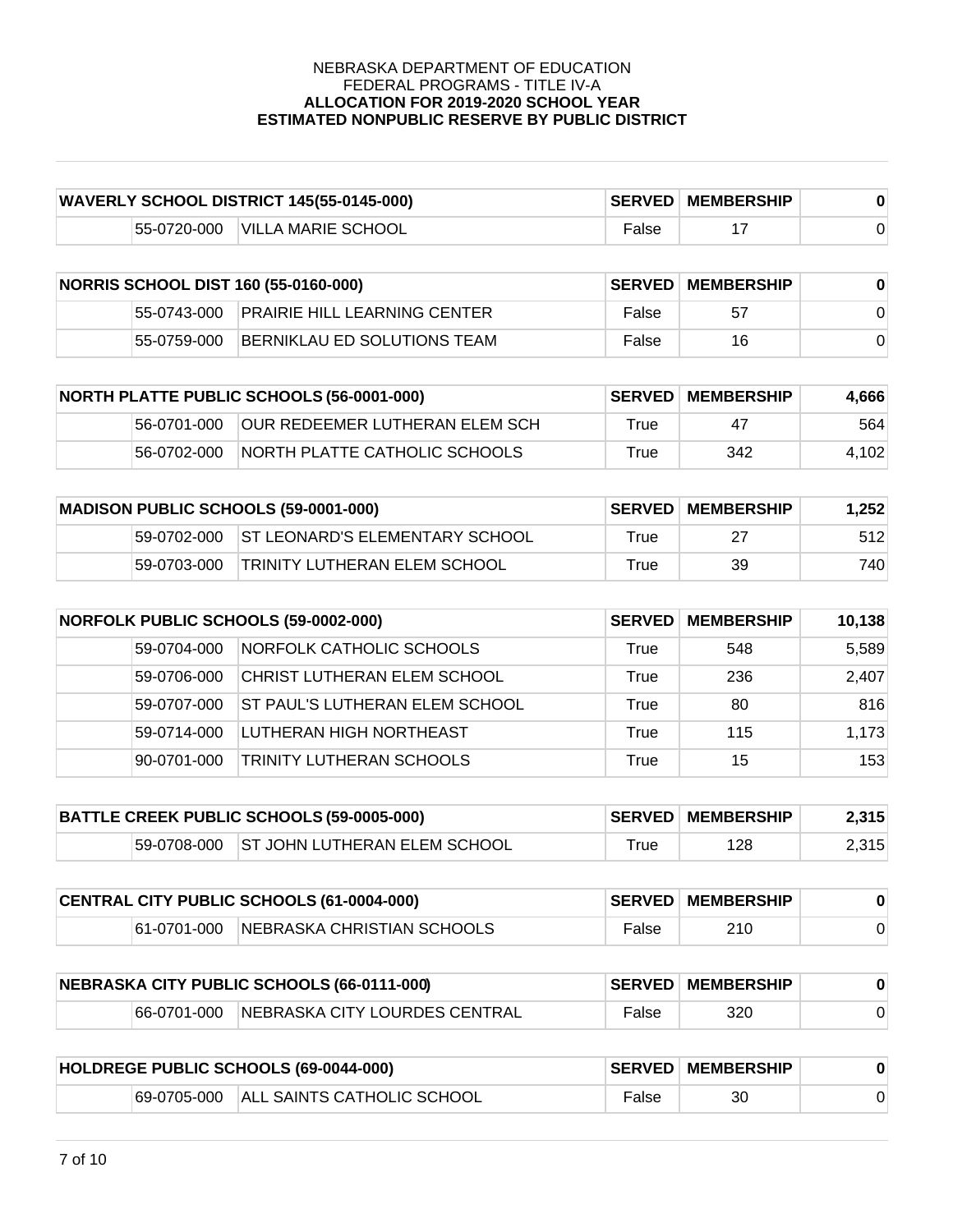| PIERCE PUBLIC SCHOOLS (70-0002-000) |             | <b>SERVED</b>                 | <b>MEMBERSHIP</b> | 1,159 |       |
|-------------------------------------|-------------|-------------------------------|-------------------|-------|-------|
|                                     | 70-0701-000 | IZION LUTHERAN ELEMENTARY SCH | True              | 83    | 1,159 |
|                                     | 70-0703-000 | IMMANUEL LUTHERAN ELEM SCH    | False             |       |       |

| PLAINVIEW PUBLIC SCHOOLS (70-0005-000) |             |                                      | <b>SERVED MEMBERSHIP</b> |  |  |
|----------------------------------------|-------------|--------------------------------------|--------------------------|--|--|
|                                        | 70-0702-000 | <b>IZION LUTHERAN ELEMENTARY SCH</b> | False                    |  |  |

| <b>OSMOND COMMUNITY SCHOOLS (70-0542-000)</b> |  |                                        | <b>SERVED MEMBERSHIP</b> |  |  |
|-----------------------------------------------|--|----------------------------------------|--------------------------|--|--|
|                                               |  | 70-0705-000 IST MARY ELEMENTARY SCHOOL | False                    |  |  |

| COLUMBUS PUBLIC SCHOOLS (71-0001-000) |             | <b>SERVED</b>                       | <b>MEMBERSHIP</b> | $\bf{0}$ |          |
|---------------------------------------|-------------|-------------------------------------|-------------------|----------|----------|
|                                       | 71-0701-000 | IMMANUEL LUTHERAN ELEM SCHOOL       | False             | 160      | $\Omega$ |
|                                       | 71-0702-000 | <b>ST ANTHONY ELEMENTARY SCHOOL</b> | False             | 97       | $\Omega$ |
|                                       | 71-0703-000 | <b>ST BONAVENTURE ELEM SCHOOL</b>   | False             | 174      | $\Omega$ |
|                                       | 71-0704-000 | <b>ST ISIDORE ELEMENTARY SCHOOL</b> | False             | 200      | $\Omega$ |
|                                       | 71-0705-000 | <b>SCOTUS CENTRAL CATHOLIC</b>      | False             | 350      | $\Omega$ |
|                                       | 71-0712-000 | <b>COLUMBUS CHRISTIAN SCHOOL</b>    | False             | 39       | 0        |

| LAKEVIEW COMMUNITY SCHOOLS (71-0005-000) |             |                                          | <b>SERVED MEMBERSHIP</b> | 655 |     |
|------------------------------------------|-------------|------------------------------------------|--------------------------|-----|-----|
|                                          |             | 71-0710-000 ST JOHN LUTHERAN ELEM SCHOOL | True                     | 31  | 344 |
|                                          | 71-0711-000 | CHRIST LUTHERAN ELEMENTARY SCH           | True                     | 28  | 311 |

| HUMPHREY PUBLIC SCHOOLS (71-0067-000) |             | <b>SERVED</b>                  | MEMBERSHIP | 5,510 |       |
|---------------------------------------|-------------|--------------------------------|------------|-------|-------|
|                                       | 71-0706-000 | <b>HOLY FAMILY SCHOOLS</b>     | True       | 94    | 1.774 |
|                                       |             | 71-0708-000 ST FRANCIS SCHOOLS | True       | 198   | 3.736 |

| <b>OSCEOLA PUBLIC SCHOOLS (72-0019-000)</b> |  |                                          | <b>SERVED MEMBERSHIP</b> |  |  |
|---------------------------------------------|--|------------------------------------------|--------------------------|--|--|
|                                             |  | 72-0701-000 POLK COUNTY CHRISTIAN SCHOOL | False                    |  |  |

|             | HIGH PLAINS COMMUNITY SCHOOLS (72-0075-000) |      | <b>SERVED MEMBERSHIP</b> | 551 |
|-------------|---------------------------------------------|------|--------------------------|-----|
| 41-0701-000 | IMMANUEL LUTHERAN ELEM SCHOOL               | ™rue |                          | 551 |

| MC COOK PUBLIC SCHOOLS (73-0017-000) |  |                                            | <b>SERVED MEMBERSHIP</b> |     |  |
|--------------------------------------|--|--------------------------------------------|--------------------------|-----|--|
|                                      |  | 73-0701-000 ST PATRICK'S ELEMENTARY SCHOOL | False                    | 129 |  |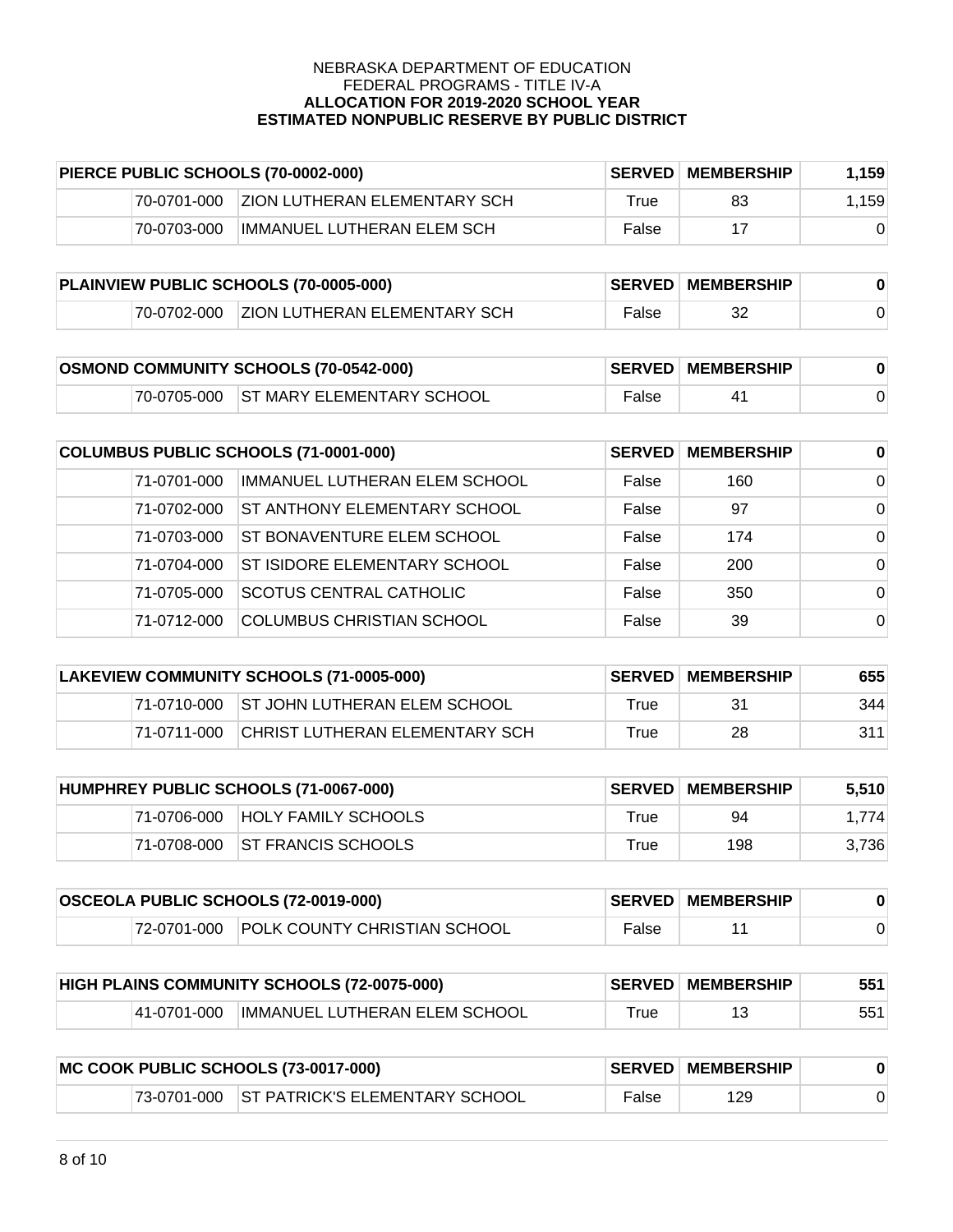|             | <b>FALLS CITY PUBLIC SCHOOLS (74-0056-000)</b> |                   | <b>SERVED MEMBERSHIP</b> |  |
|-------------|------------------------------------------------|-------------------|--------------------------|--|
| 74-0702-000 | SACRED HEART SCHOOLS                           | <sup>⊏</sup> alse | 198                      |  |

| <b>CRETE PUBLIC SCHOOLS (76-0002-000)</b> |  |                                        | <b>SERVED MEMBERSHIP</b> | 1.032 |                   |
|-------------------------------------------|--|----------------------------------------|--------------------------|-------|-------------------|
|                                           |  | 76-0701-000 ST JAMES ELEMENTARY SCHOOL | $\tau$ rue               |       | .032 <sub>1</sub> |

| BELLEVUE PUBLIC SCHOOLS (77-0001-000) |              | <b>SERVED</b>                         | <b>MEMBERSHIP</b> | 1.837 |       |
|---------------------------------------|--------------|---------------------------------------|-------------------|-------|-------|
|                                       |              | 77-0701-000 ST MARY ELEMENTARY SCHOOL | True              | 184   | 1,003 |
|                                       | 177-0706-000 | IST MATTHEW THE EVANGELIST SCH        | True              | 120   | 654   |
|                                       | 77-0721-000  | QUEST FORWARD ACADEMY OMAHA           | True              | 33    | 180   |

| PAPILLION LA VISTA COMMUNITY SCHOOLS(77-0027-000) |  |                                            | <b>SERVED MEMBERSHIP</b> | 1.922 |       |
|---------------------------------------------------|--|--------------------------------------------|--------------------------|-------|-------|
|                                                   |  | 177-0705-000 ST COLUMBKILLE ELEMENTARY SCH | $\mathsf{^{\tau}rue}$    | 511   | 1,922 |

| WAHOO PUBLIC SCHOOLS (78-0039-000) |             | <b>SERVED</b>                            | <b>MEMBERSHIP</b> | 3.758 |       |
|------------------------------------|-------------|------------------------------------------|-------------------|-------|-------|
|                                    |             | 78-0701-000 ST WENCESLAUS ELEMENTARY SCH | True              | 266   | 1.669 |
|                                    | 78-0702-000 | BISHOP NEUMANN HIGH SCHOOL               | True              | 266   | 1.669 |
|                                    | 78-0703-000 | <b>IST JOHN NEPOMUCENE ELEM SCHOOL</b>   | True              | 67    | 420   |

| SCOTTSBLUFF PUBLIC SCHOOLS (79-0032-000) |             |                                    | <b>SERVED MEMBERSHIP</b> | 2.962 |          |
|------------------------------------------|-------------|------------------------------------|--------------------------|-------|----------|
|                                          | 79-0702-000 | <b>IST AGNES ELEMENTARY SCHOOL</b> | True                     | 94    | 1,740    |
|                                          | 79-0703-000 | IVALLEY VIEW SDA CHRISITAN SCH.    | False                    | 8     | $\Omega$ |
|                                          | 79-0705-000 | COMMUNITY CHRISTIAN SCHOOLS        | True                     | 66    | 1,222    |

| <b>SEWARD PUBLIC SCHOOLS (80-0009-000)</b> |             | <b>SERVED I</b>                        | <b>MEMBERSHIP</b> | 1,656 |       |
|--------------------------------------------|-------------|----------------------------------------|-------------------|-------|-------|
|                                            |             | 80-0701-000 ST JOHN LUTHERAN SCHOOL    | True              | 182   | 1,088 |
|                                            | 80-0703-000 | IOUR REDEEMER LUTHERAN ELEM SCH        | True              | 41    | 245   |
|                                            | 80-0710-000 | <b>IST VINCENT DEPAUL CATHOLIC SCH</b> | True              | 54    | 323   |

| CENTENNIAL PUBLIC SCHOOLS (80-0567-000) |             |                                              | <b>SERVED</b> | MEMBERSHIP |  |
|-----------------------------------------|-------------|----------------------------------------------|---------------|------------|--|
|                                         |             | 180-0704-000 IST PAUL'S LUTHERAN ELEM SCHOOL | False         | 77         |  |
|                                         | 93-0703-000 | NEBRASKA EV LUTHERAN SCHOOLS                 | False         | 103        |  |